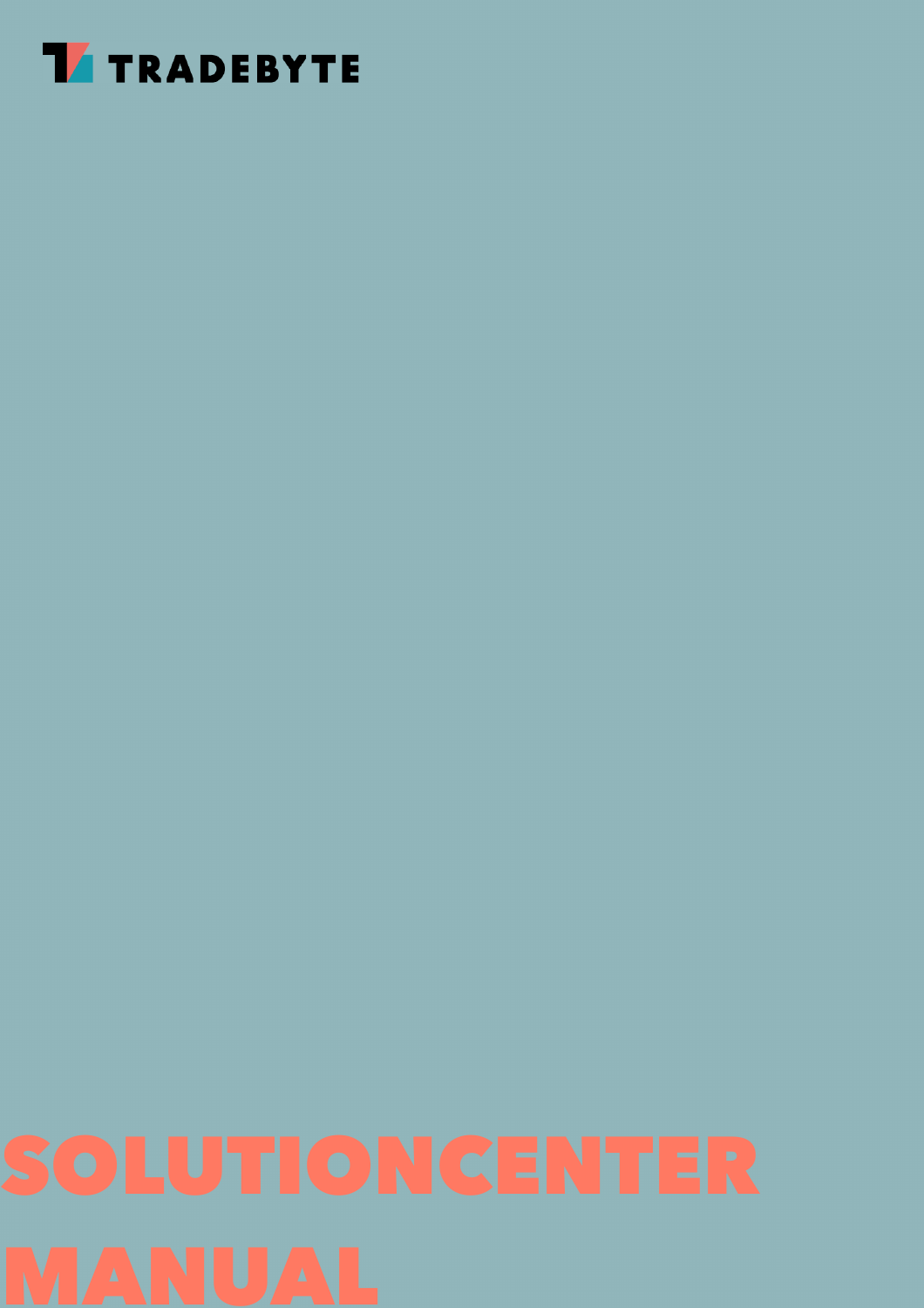

# **DOCUMENT HISTORY**

| <b>VERSION</b> | <b>DATE</b> | <b>AUTHOR</b>      | <b>CHANGE LOG</b>                                                                                                                            |
|----------------|-------------|--------------------|----------------------------------------------------------------------------------------------------------------------------------------------|
| 1.0            | 16.09.2019  | Julia<br>Hofmockel | First issue                                                                                                                                  |
| 1.1            | 10.06.2020  | Manuel<br>Mangold  | New screenshots                                                                                                                              |
| 1.2            | 10.06.2021  | Christa Weiß       | New button "Download Full Report"                                                                                                            |
| 1.3            | 26.06.2021  | Lea<br>Daxelmüller | Change to new design                                                                                                                         |
| 1.4            | 07.07.2021  | Lea<br>Daxelmüller | New Button "Channel-specific updates of the error list"                                                                                      |
| 1.5            | 02.09.2021  | Lea<br>Daxelmüller | New channel-specific filter for active/inactive articles,<br>changed screenshots for new UI                                                  |
| 1.6<br>1.6.0   | 06.04.2022  | Christa Weiß       | Adjustments of the error list: New filter "Article Stock",<br>new button "Show more" / "Show less", pagination with<br>total number of pages |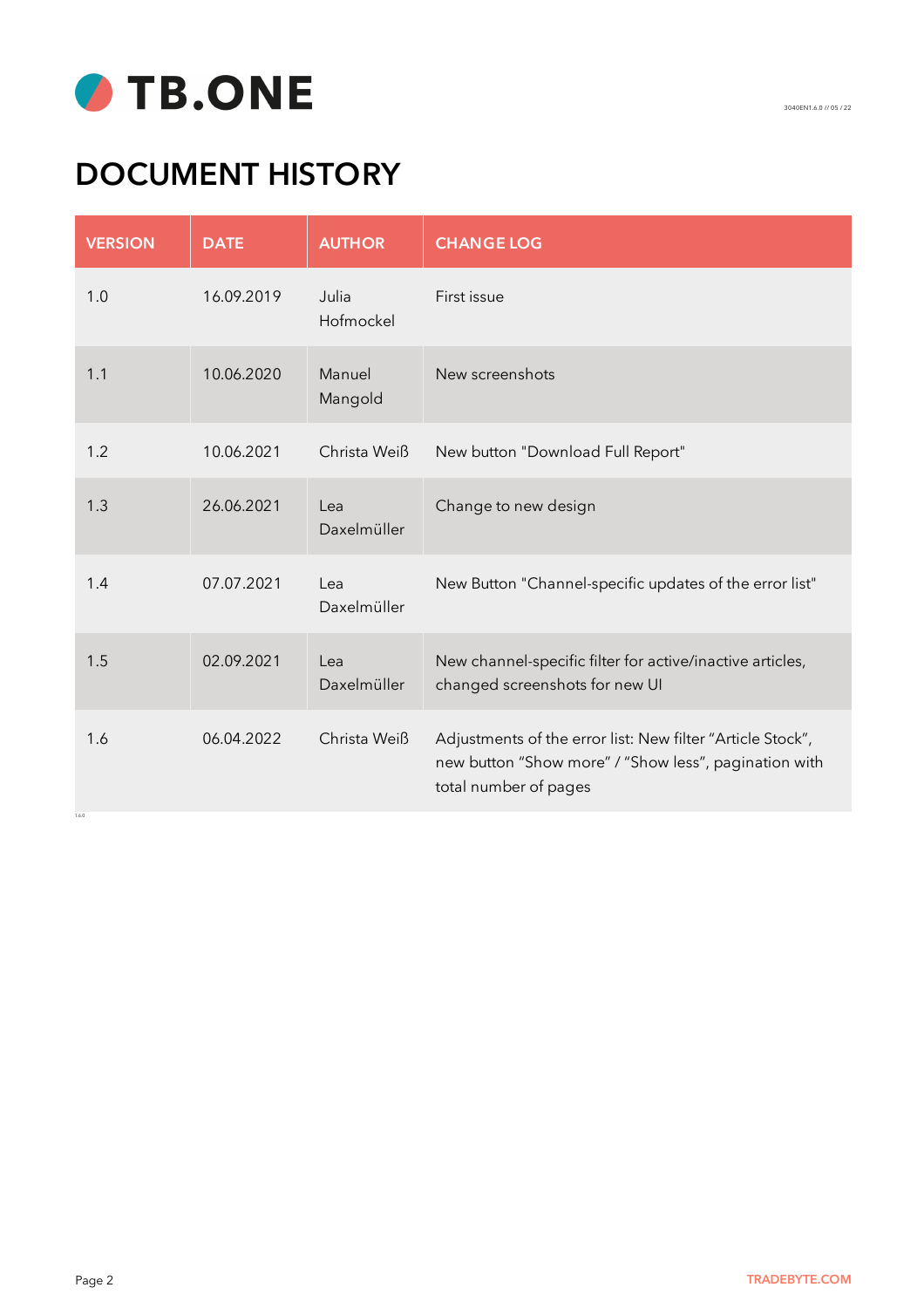

3040EN1.6.0 // 05 / 22

#### © 2022 Tradebyte Software GmbH

All rights reserved. This document contains proprietary information of Tradebyte and may not be disclosed or used except in accordance with applicable agreements. This material is protected by copyright laws. This material may not be reproduced, distributed, or altered in any manner by any entity without the written consent of Tradebyte and the owner of this material, unless in accordance with applicable agreements, contracts or licenses.

For permission to reproduce or distribute, please contact: Tradebyte Software GmbH, Bahnhofsplatz 8, D-91522 Ansbach E-mail: Support@Tradebyte.com http://www.tradebyte.com

It was made every effort to ensure that the information contained in this document is complete and correct at the time of publication. The right to change the information remains reserved.

This customer document describes all the functions known today. It is possible that some functions are described that are not available to the customer. The exact functionality is dependent on the selected edition and the current release.

Trademarks

Microsoft, Windows and Excel are registered trademarks of Microsoft Inc., USA. Portable Document Format (PDF) and PostScript are trademarks of Adobe Systems, Inc. All other company names and logos and brand or product names are trademarks or registered trademarks of their respective owners.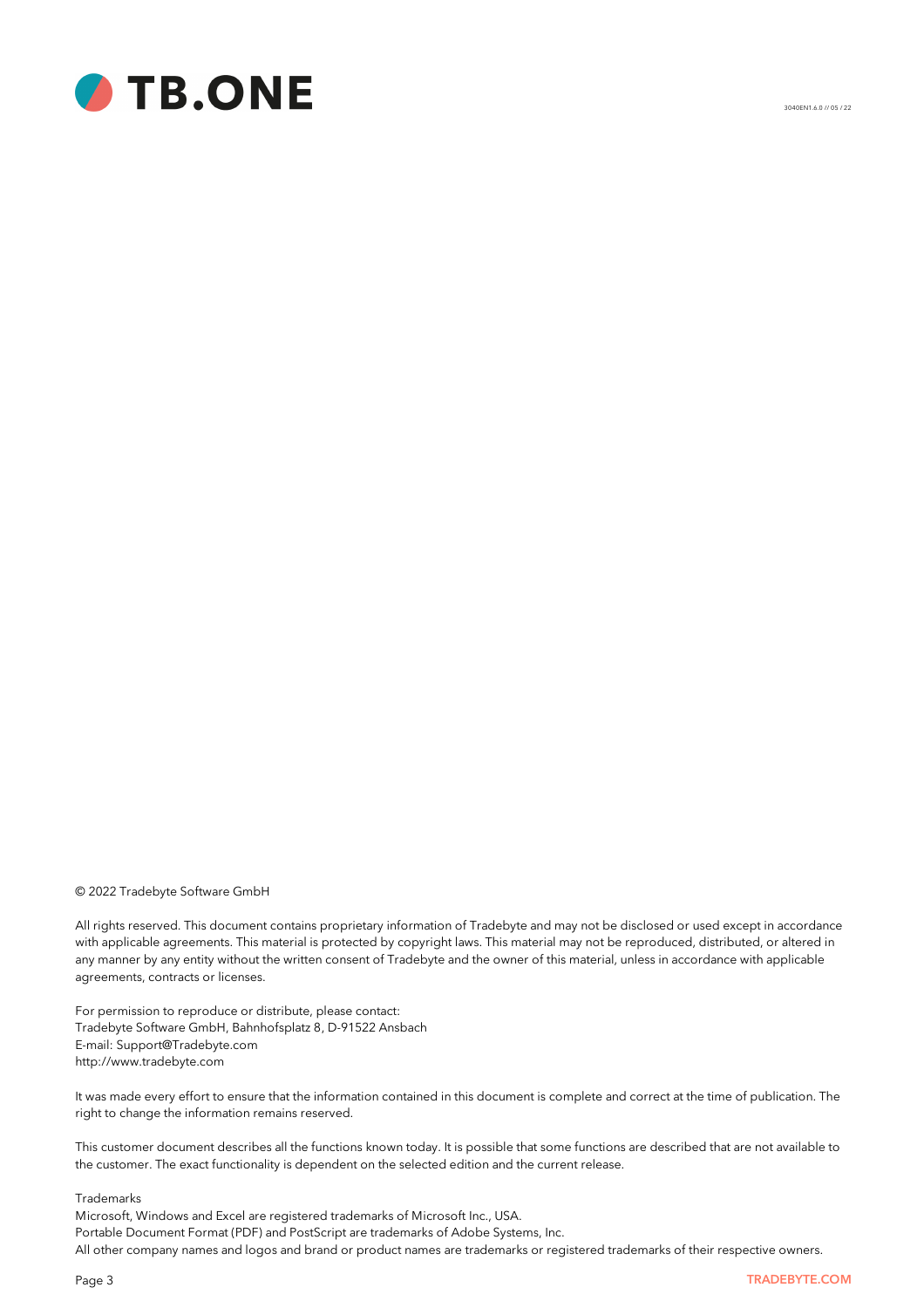

### **1 DOCUMENT PURPOSE**

This document is for all merchants who use TB.One. It describes how to use the SolutionCenter which replaces the error list. With the SolutionCenter you are able to find error in the product and article export, evaluate and solve them in order to increase your export quota. The document first describes what the SolutionCenter is and explains the terminology which is needed for the use of the InfoCenter and is then explaining structure and function of the tool.

## **2 WHAT IS THE SOLUTION CENTER?**

For a successful transmission of all information about active products and articles to the respective channel, the determined process for product creation in TB.One has to be obeyed. If all specifics of the channel are considered, the data can be exported successfully. Please note the respective channel-specific manual and the basic documentation for TB.One so you can do all the following steps correctly. You find both in the [InfoCenter](https://infocenter.tradebyte.com/en/).



When matching the data with the requirements of the channel, erroneous information or other mistakes may cause the export to fail. In this case, these data must be edited and corrected. In order to make this process as easy as possible for you, there is the SolutionCenter. Here are all failed exports and solution instructions displayed and it is possible to view various statistics and evaluations of the errors. You can access the SolutionCenter via your TB.One account under "Articles > SolutionCenter" or directly via the URL [https://solutioncenter.tradebyte.com.](https://solutioncenter.tradebyte.com)

A button in the top right corner shows the current version of the SolutionCenter. Clicking on the button opens the list of release notes. Here, you can see the latest fixes and improvements that were implemented for the SolutionCenter.

### **3 STRUCTURE AND FUNCTION**

The following chapter describes how the SolutionCenter is structured and how to handle the various functions. The various pages of the SolutionCenter can be accessed via the bar above. Here you can select between "Dashboard", "Error list" and "Global Filters". Additionally, on the right side of the bar, you can see

3040EN1.6.0 // 05 / 22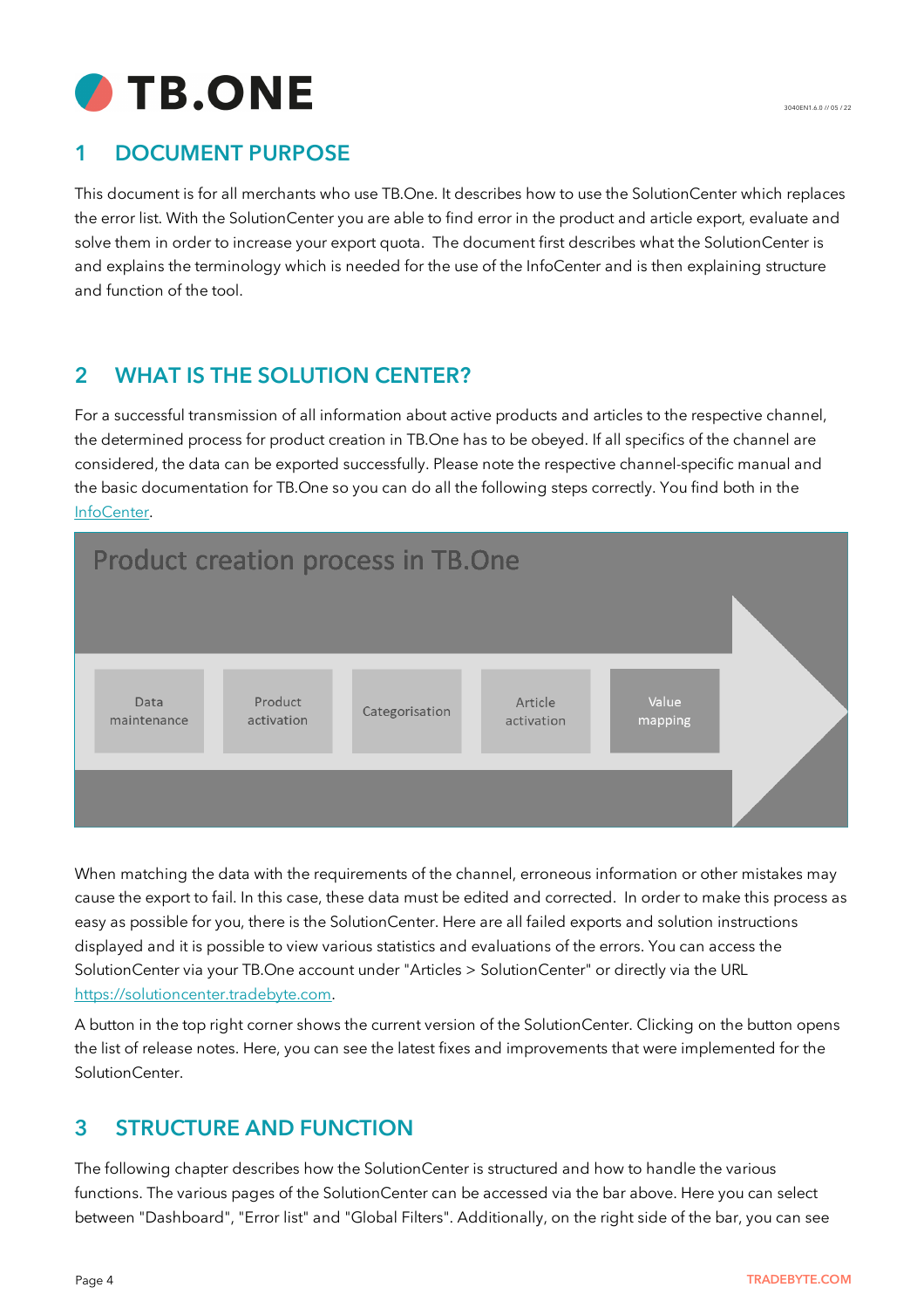

with which role you are logged in in which account (including account number) and which status (version number) your SolutionCenter is on. With a click on the SolutionCenter logo you get back to the Dashboard which is also the start page.

### **3.1 DASHBOARD**



When you open the SolutionCenter via TB.One ("Articles > SolutionCenter") or the direct link (<http://solutioncenter.tradebyte.com>) you directly get to the Dashboard. Here you can check at a glance in which area the greatest revenue potential through troubleshooting exists. For each section, the right-hand side of the dashboard displays channel-based graphs and numbers which show how much revenue escaped and how many items were not exported due to errors in that section. Underneath these graphs there are both the potential and the number of items are listed per channel. Again, each article is included only once, even if the error is for multiple channels. Therefore, the real potential may be even higher.

Next to this listing there is a button "Show solution". If you click it, the solution page opens. Here you can read about the cause, solution and walkthrough as well as a step-by-step instruction for the respective problem.

If no errors occur in one section at the moment, the respective field is marked with a green checkmark.

On the left left-hand side, there is an additional graph plus listing that shows the errors of all sections per channel.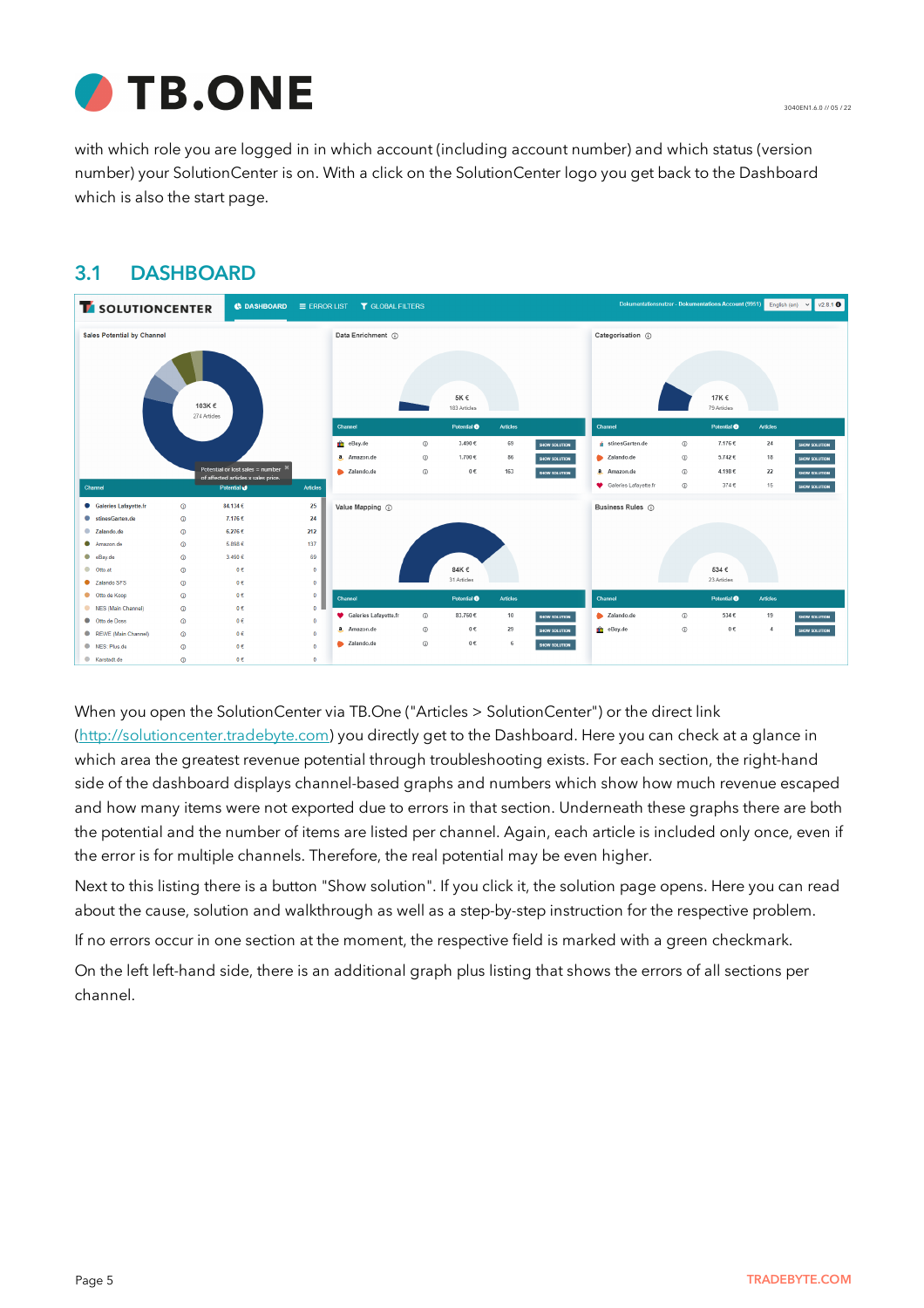

### **3.1.1 DEFINITIONS**

In order to be able to use the SolutionCenter most effectively, some terms have to be defined. In the following you find all definitions you might need for the use.

### **SECTION**

Basically, the cause for an error message can appear in the following four sections which are displayed in the middle and right column of the Dashboard in the SolutionCenter:

- **Data Enrichment** Error cause: Missing or faulty product or article information
- **Categorisation** Error cause: Missing or outdated categorisation of an activated channel
- **Value Mapping** Error cause: Missing assignment of own values to channel values
- **Business rules**

Error cause: Partially predetermined and actively controlled rules to prevent the Go-Live of products/articles

#### **POTENTIAL**

The potential indicates how much revenue has been lost to a channel due to errors. It is composed of the sum of the selling price of all defective items. In the total calculation, each article is considered only once, even if it can be played on multiple channels by the correction of the error.

#### **ERROR LEVEL**

There are two different levels at which errors can occur: on article and on product level. Accordingly we speak of article and product errors.

#### **ARTICLE ERROR**

Article errors are error messages that are due to missing or inconsistent article information.

#### **PRODUCT ERROR**

Product errors are error messages that are due to missing or inconsistent product information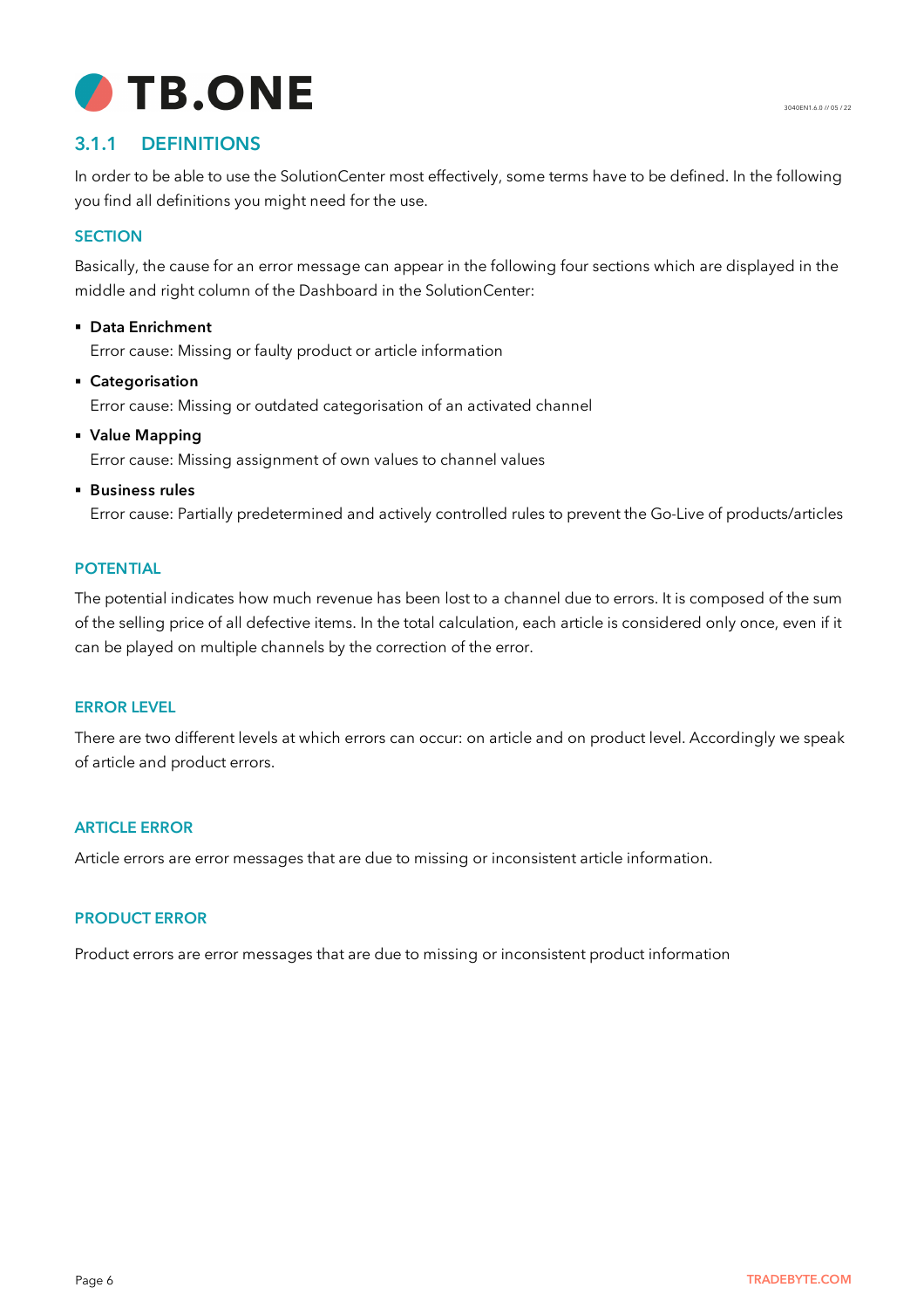

### **3.2 ERROR LIST**

| <b>T</b> SOLUTIONCENTER                                                         | <b>C</b> DASHBOARD                           | $\equiv$ ERROR LIST                   | <b>T</b> GLOBAL FILTERS      |                                        | <b>Dokumentationsnutzer - Dokumentations Account (9951)</b>        | V <sub>2.9.1</sub> <b>0</b><br>English (en)<br>$\vee$ |
|---------------------------------------------------------------------------------|----------------------------------------------|---------------------------------------|------------------------------|----------------------------------------|--------------------------------------------------------------------|-------------------------------------------------------|
| Product/Article/EAN No, Product Name or Sign Group                              |                                              | <b>Detail</b><br>$\bullet$            | $\bullet$                    | <b>Brand</b>                           | <b>Stored Filters</b><br>Store your filters                        | $\mathbf{v}$                                          |
| Channels                                                                        | <b>Article Status</b>                        | <b>Error Messages</b><br>$\mathbf{v}$ |                              | <b>Article Stock</b><br>All<br>$x - 1$ | Show Less $\sim$                                                   |                                                       |
| Types<br>$\times$ Error<br>$\times$                                             | Sections                                     |                                       |                              |                                        |                                                                    |                                                       |
| <b>DOWNLOAD XLSX</b><br><b>DOWNLOAD CSV</b>                                     | <b>MARK AS HIDDEN</b><br><b>MARK AS DONE</b> |                                       |                              |                                        |                                                                    | Todo<br>$\overline{\phantom{a}}$                      |
| Channel<br>Type<br>п                                                            | Product<br><b>Section</b><br><b>Number</b>   | Article<br>Level<br><b>Number</b>     | <b>Product Name</b>          | <b>Error Message</b><br><b>Detail</b>  | <b>Additional</b><br><b>Last Update</b><br>Information             | Realtime<br>ø<br>2<br>data active                     |
| o<br>Zalando.de                                                                 | KaKI74<br>A Data Enrichment                  | KaKI74blauXL<br>Article               | <b>Kapuzenpullover Klaus</b> | EAN code faulty                        | EAN-Code is not purely<br>9.10.2021.02:01:06<br>numeric +Show more | ø<br>SHOW SOLUTION                                    |
| Ω<br>Zalando.de                                                                 | A Data Enrichment<br>9768                    | 976810<br>Article                     | Outdoor-Jacke Walter         | <b>EAN</b> code faulty                 | EAN code, check digit wrong 9.10.2021, 02:01:06                    | $\mathbf{z}$<br><b>SHOW SOLUTION</b>                  |
| n<br>Zalando.de                                                                 | 5987<br>A Data Enrichment                    | 5987r4XL<br>Article                   | Outdoor-Jacke Christiane     | <b>EAN</b> code faulty                 | EAN-Code is not purely<br>9.10.2021.02:01:06<br>numeric +Show more | ಡ<br><b>SHOW SOLUTION</b>                             |
| Zalando.de<br>n.                                                                | 5987<br>A Data Enrichment                    | 5987rS<br>Article                     | Outdoor-Jacke Christiane     | <b>EAN</b> code faulty                 | EAN-Code is not purely<br>9.10.2021.02:01:06<br>numeric +Show more | <b>SHOW SOLUTION</b><br>ø                             |
| No. product errors: 16 / No. article errors: 470<br>1 of 10<br>Next<br>Previous |                                              |                                       |                              |                                        |                                                                    |                                                       |

With a click on "Error List" in the bar on top, the error list opens. Initially, all error messages of the account are listed here. In the upper area, you have the possibility to filter the list by different criteria:

- You can search for a specific product or article via name or article number. Therefore the search text has to be entered into the respective field and confirmed by the enter key.
- Additionally, you can set filters for a specific channel, section or error message.
- You can also filter for channel-specific errors and whether they occured in active or inactive articles. After you set the filter for the desired channel, select a filtering option from the drop-down "Article Status". You can choose between "All", "Inactive" and "Active".
- If you delete the term "Error" from the last field, the filter is reset and warnings and hints are displayed in the list as well.
- You can also filter the error list by the stock information stored for the affected articles. To do so, select one of the three listed options from the "Article Stock" filter's drop-down:
	- "All": All articles, independent of their stock information.
	- "In Stock": Articles with stock > 0.
	- "No Stock": Articles without stock information, or with stock = 0.

Click on the black X icon to remove your selection and reset the filter "Article Stock".

#### **Button "Show More" / "Show Less"**

To keep a better overview of the filter section, the filters "Types" and "Sections" can be hidden. When you access the error list, they are initially hidden. To show them, click on the button "Show More". If you want to hide them again, click on the button "Show Less".

#### **Save filters**

If you want to save a filter, you have to set a name for the filter in the field on the upper right and click "Save filter".

#### **Drop-down "Todo"**

If "ToDo" is selected, only open errors that have not been solved and marked as done are displayed. If "Done" is selected, only errors that have been marked as done are displayed.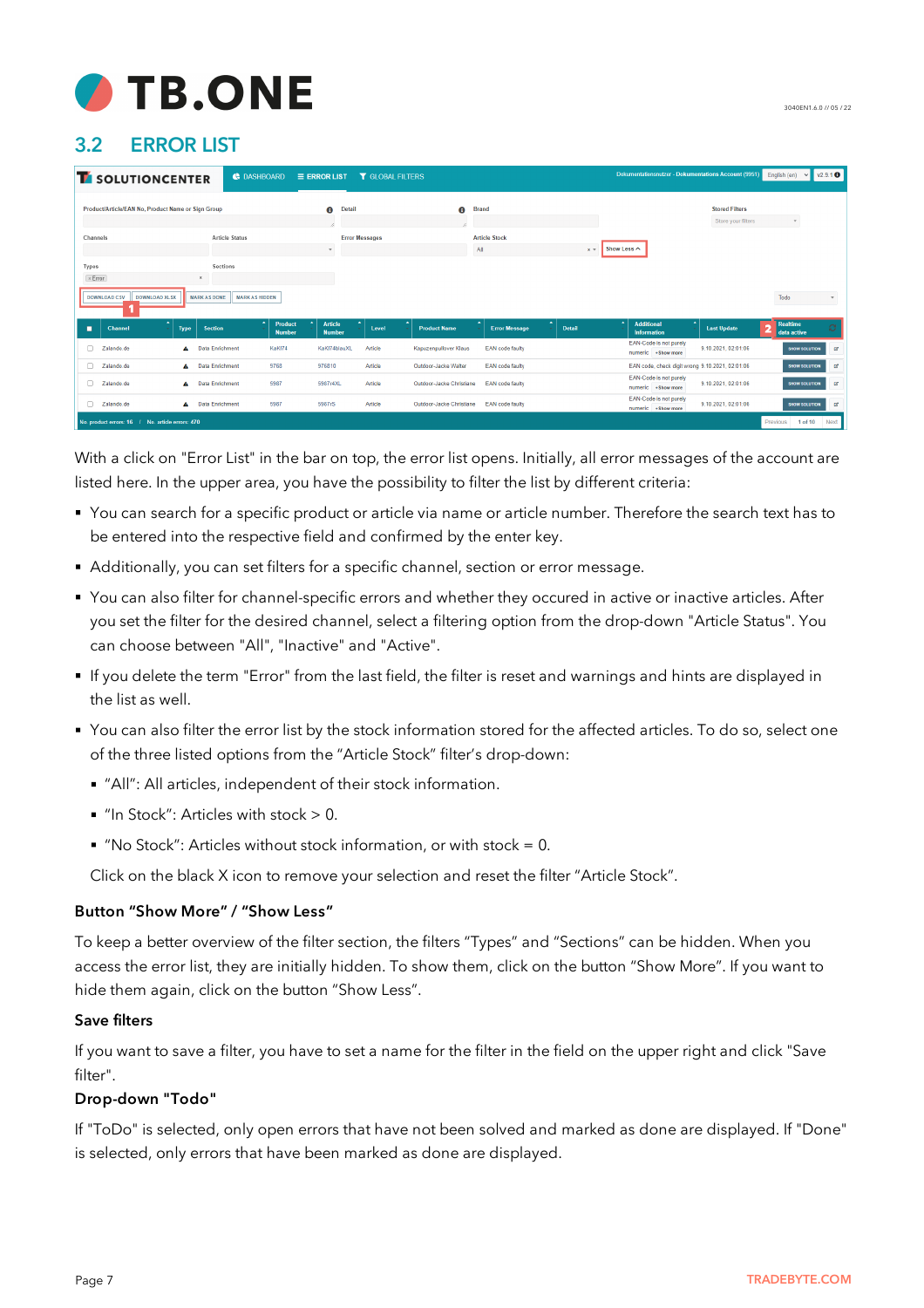

#### **Switch pages**

The pagination is available at the bottom right of the error list and also shows the total number of pages. If the error list contains more than one page, you can navigate back and forth via the buttons "Previous" and "Next".

#### **The error list shows following field in tabular form:**

Channel, Type, Section, Product Number, Article Number, Level, Product Designation, Error Message, Detail, Additional Information, Last Updates, Realtime data active, action links.

#### **Following types of errors are displayed:**

- ·Error (the affected product/article is not exported to the channel)
- · Warning (the affected product/article is exported to the channel but may contain some differences from the original specifications)
- ·Hint (the affected product/article is exported to the channel, but some details could be improved)
- \* The icons "[exclamation](https://fontawesome.com/icons/exclamation?style=solid)", "[exclamation-circle"](https://fontawesome.com/icons/exclamation-circle), "[exclamation-triangle](https://fontawesome.com/icons/exclamation-triangle)" by Font [Awesome](https://fontawesome.com) are licensed by CC BY [4.0;](https://creativecommons.org/licenses/by/4.0/) colours adjusted.

The action links on the right side are displayed as a light bulb icon which is available for most errors. With a click on it you get to the solution page for the respective error. The link symbol next to it leads directly to the detail page in TB.One.

#### $\overline{1}$ **DOWNLOAD ERROR REPORT**

Underneath the filters there is the button "Download". If you click this button, the whole error list will be downloaded as CSV-file according to the set filters. If one or more errors are hooked and you click the button "Mark as done", these error messages are marked as done and moved to the list "Done".

#### $\overline{2}$ **CHANNEL-SPECIFIC UPDATES OF THE ERROR LIST**

In the header of the error list you can refresh the current status of the errors for a specific channel via "Realtime data active". To do so, click on the refresh button and a pop-up window will open. Select the channel from the drop-down list for which you want to refresh the error messages for that channel. TB.One notifies you once it has successfully started the update. As always, the column "Last Update" tells you when an error was created or updated. In this way, you can check which errors you have already solved and where you still need to take action.

You may update the error status **max. five times per day** and **channel**.

TB.One also updates the error list with each export to a channel. Please note: For *Zalando*-channels, the error list is still updated automatically once per day. The manual update function is currently not available for them.

#### **CURRENTLY OPTIONAL: DOWNLOAD FULL ERROR REPORTS**

A new feature is now available to you on request in the error list. Once it has been activated, you will find the new button "Download Full Report" to the right underneath the filters. It enables you to create full error reports at the push of a button. Just filter for a channel and click the button "Download Full Report". This CSV report is

3040EN1.6.0 // 05 / 22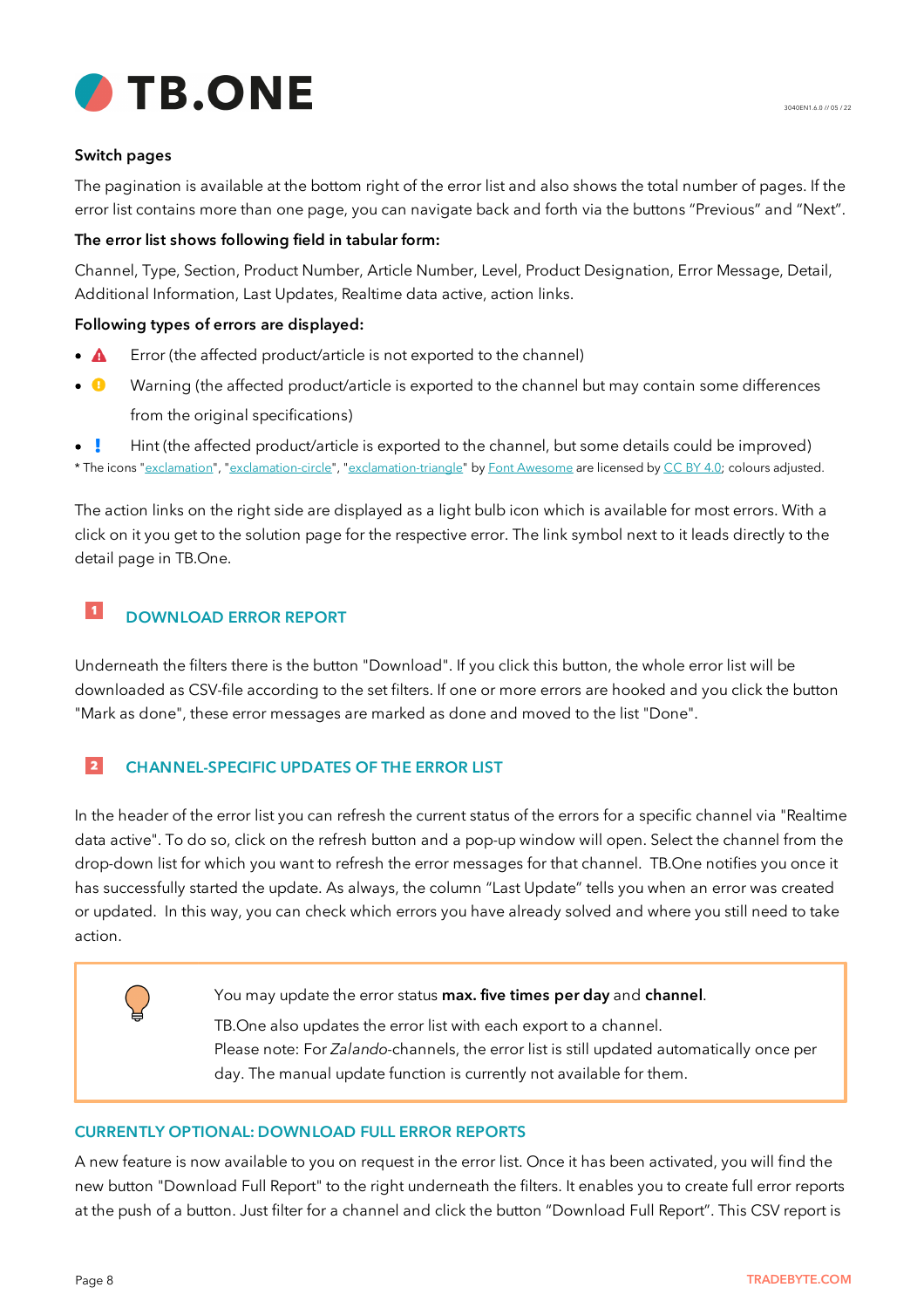

generated every morning. It contains a complete overview of all errors recorded in the SolutionCenter related to the selected channel. If you would like to activate this feature, please contact your Success Manager.

### <span id="page-8-0"></span>**3.2.1 SOLUTIONS**

To clear the error messages, the errors have to be solved. Therefore different possibilities exist. With a click on the light bulb symbol on the end of the line in the error list, you are directly led to the solution page. Here, all different existing errors for the respective channel are displayed and can be selected. For the selected error, a solution strategy appears in the middle of the page. On the right side, you find a step guide for solving the selected error manually in TB.One or – if available – via CSV. You can select either of them via the tabs in this section. On the bottom you can download a CSV-file that opens with Excel and mark the error as solved.

The second possibility is to solve the error directly in TB.One. You reach TB.One fast and easy via the second button in the line of the error, which leads you to TB.One where you can, depending on the error, add or correct your data.

### **3.2.2 PROCESSING STATUS**

For the sake of clarity, edited error messages can be marked as "solved". Therefore open the error list, set a hook in the checkbox on the left side of the line of the solved error and click "Mark as solved" above the list. Of course you can also mark more than one error at a time. If an error is marked as solved, it will be moved to the "Done"-list. You can reach this list by selecting "Done" on the dropdown on the upper right. By selecting "ToDo", you get back to the errors that are still open.



This is only a temporarily limited processing status set by you. It does not guarantee an error-free export to the channel.

As soon as the product data has been exported to the channel the next time, the error list is updated. If an error that has been marked as solved still exists, the "solved"-status is cancelled and the error is moved to the "ToDo"-list again.

### **3.2.3 SOLUTION PAGE**

| Administrator - Dokumentations Account (9951) v2.2.0 0<br><b>T</b> SOLUTIONCENTER<br>C DASHBOARD E ERROR LIST <b>T</b> GLOBAL FILTERS |                                                                                                          |                                                                                                                                                                                                                                                                                                                                                                                                                                                                  |  |  |  |  |  |  |
|---------------------------------------------------------------------------------------------------------------------------------------|----------------------------------------------------------------------------------------------------------|------------------------------------------------------------------------------------------------------------------------------------------------------------------------------------------------------------------------------------------------------------------------------------------------------------------------------------------------------------------------------------------------------------------------------------------------------------------|--|--|--|--|--|--|
| Home / Error List / Solution                                                                                                          |                                                                                                          |                                                                                                                                                                                                                                                                                                                                                                                                                                                                  |  |  |  |  |  |  |
| Zalando.de                                                                                                                            | $\equiv$<br>Strategy for: Add / Edit EAN code                                                            | <b>CSV</b><br>TB.One                                                                                                                                                                                                                                                                                                                                                                                                                                             |  |  |  |  |  |  |
| <b>Data Enrichment</b>                                                                                                                | Cause:                                                                                                   | Step-by-step guide for CSV                                                                                                                                                                                                                                                                                                                                                                                                                                       |  |  |  |  |  |  |
| Add / Edit EAN code<br>139 Articles / 19,703,43 €                                                                                     | Each article requires a 13-digit EAN code from the public area                                           | <b>Caution!</b><br>If your company is using automatic imports these will override changes that you made manually in TB.One.                                                                                                                                                                                                                                                                                                                                      |  |  |  |  |  |  |
|                                                                                                                                       | Solution:                                                                                                | 1. Click the "Download CSV" button below to download a CSV file containing the numbers of all affected articles                                                                                                                                                                                                                                                                                                                                                  |  |  |  |  |  |  |
| <b>Add prices</b><br>65 Articles / 7,222.05 €                                                                                         | A 13-digit EAN code must be added to each article concerned                                              | 2. Add the correct EAN code for each article in the column "a ean".                                                                                                                                                                                                                                                                                                                                                                                              |  |  |  |  |  |  |
|                                                                                                                                       | Approaches:                                                                                              | 3. Save the file in the CSV format.                                                                                                                                                                                                                                                                                                                                                                                                                              |  |  |  |  |  |  |
| Add mandatory values<br>65 Articles / 1,918,59 €                                                                                      | CSV:<br>On the basis of the article numbers, the missing or incorrect EAN codes can be added or revised. | 4. Use the menu "Data exchange > Validators > CSV" to check the validity of your file in TB.One. If the file is valid, upload it<br>to the import directory. This upload may take some time.                                                                                                                                                                                                                                                                     |  |  |  |  |  |  |
| Add article component<br>1 Articles / 299,00 €                                                                                        | TB.One:<br>Alternatively, you can manually add or change the EAN code in TB.One article by article.      | 5. Wait until the file is no longer in the input directory and check the results. The next regular import job will process your file.<br>Depending on the account's current workload, this may take up to 30 minutes (or longer in some rare cases). You can<br>review this process at "Data exchange > Protocols > Job protocol".<br>Once the file has been processed, you can find it in the folder "Archive". The prefix shows whether the file was processed |  |  |  |  |  |  |
|                                                                                                                                       |                                                                                                          | with ("_done_with_errors") or without errors ("_done"). If the file name contains the prefix "_done_with_errors", you will find<br>a detailed error message in the directory "Error files",                                                                                                                                                                                                                                                                      |  |  |  |  |  |  |
|                                                                                                                                       |                                                                                                          | 6. Once you have successfully uploaded the file, you can mark the respective messages with "Mark as done".                                                                                                                                                                                                                                                                                                                                                       |  |  |  |  |  |  |
|                                                                                                                                       |                                                                                                          |                                                                                                                                                                                                                                                                                                                                                                                                                                                                  |  |  |  |  |  |  |
|                                                                                                                                       |                                                                                                          |                                                                                                                                                                                                                                                                                                                                                                                                                                                                  |  |  |  |  |  |  |
|                                                                                                                                       |                                                                                                          |                                                                                                                                                                                                                                                                                                                                                                                                                                                                  |  |  |  |  |  |  |
|                                                                                                                                       |                                                                                                          |                                                                                                                                                                                                                                                                                                                                                                                                                                                                  |  |  |  |  |  |  |
|                                                                                                                                       |                                                                                                          | Download C SV<br><b>MARK AS DONE</b>                                                                                                                                                                                                                                                                                                                                                                                                                             |  |  |  |  |  |  |